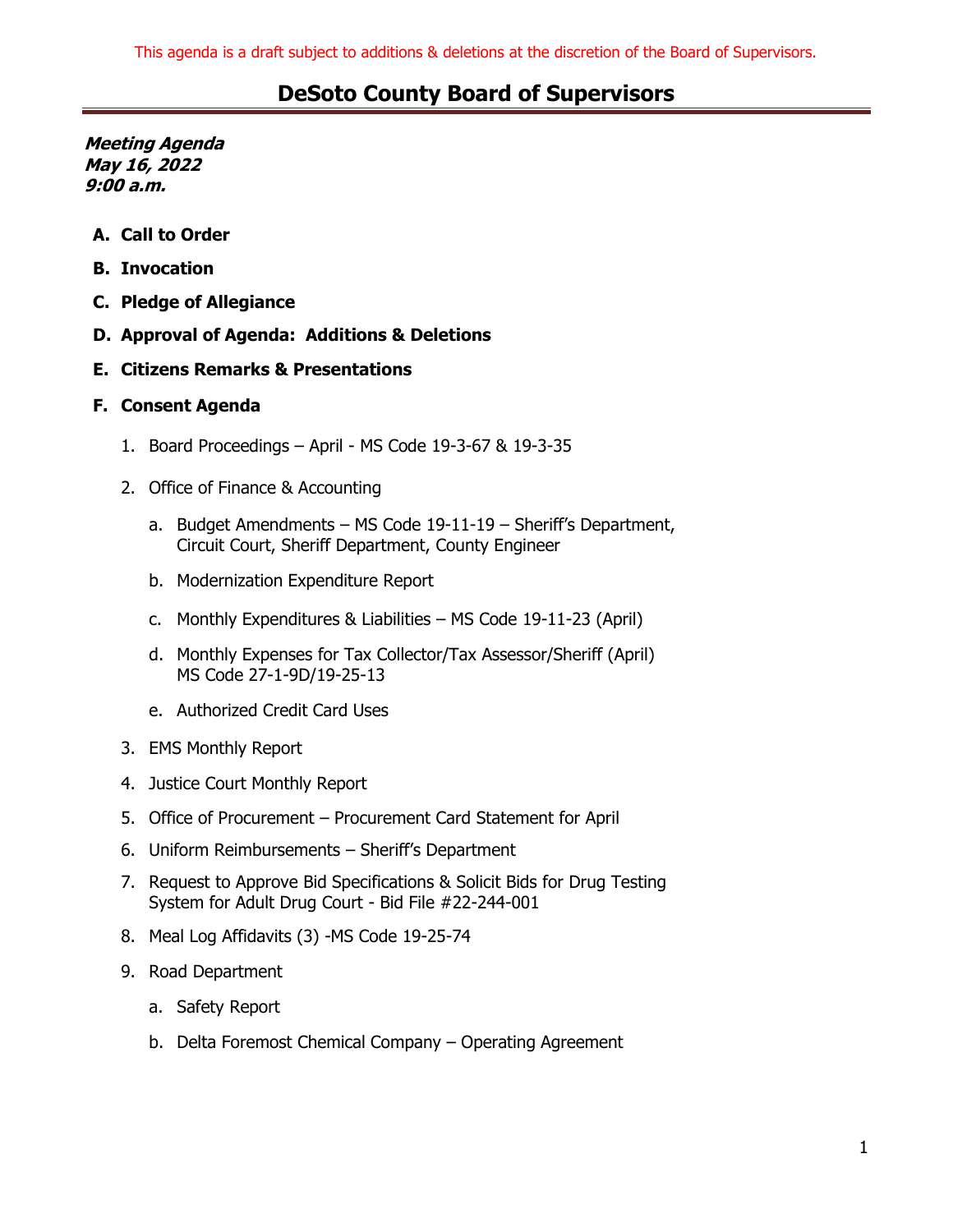#### **Meeting Agenda May 16, 2022 9:00 a.m.**

#### **F. Consent Agenda, continued**

- 10. Contract Administration Auto Renewal
	- a. Environmental Services Dynamic Recycling
	- b. Sheriff's Department CorrecTek
	- c. Facilities Stroupe Pest Control

#### **G. Old Business**

- 1. Project Updates **Collins** Simpson
	- a. Austin Road Bridge Right of Way
	- b. Craft Road Widening CCR2 & Amendment 1
- 2. Well at Animal Shelter Shawn Houston Shawn Houston
- 3. Justice Court Relocation Shawn Houston Shawn Houston
	- a. Change Order #28
	- b. Change Order #29
	- c. Change Order #30
	- d. Change Order #31
	- e. Additional Furniture Needs
	- f. Blinds
	- g. Tabletop
	- h. Outside Gate

#### **H. New Business**

- 1. Tax Collector Quotes for Kiosks Joey Treadway
	- 2. Extension Service Reassignments Joy Anderson &
	- 3. **9:30 a.m.** Liability Insurance Renewal SouthGroup SouthGroup

Kurt Lacy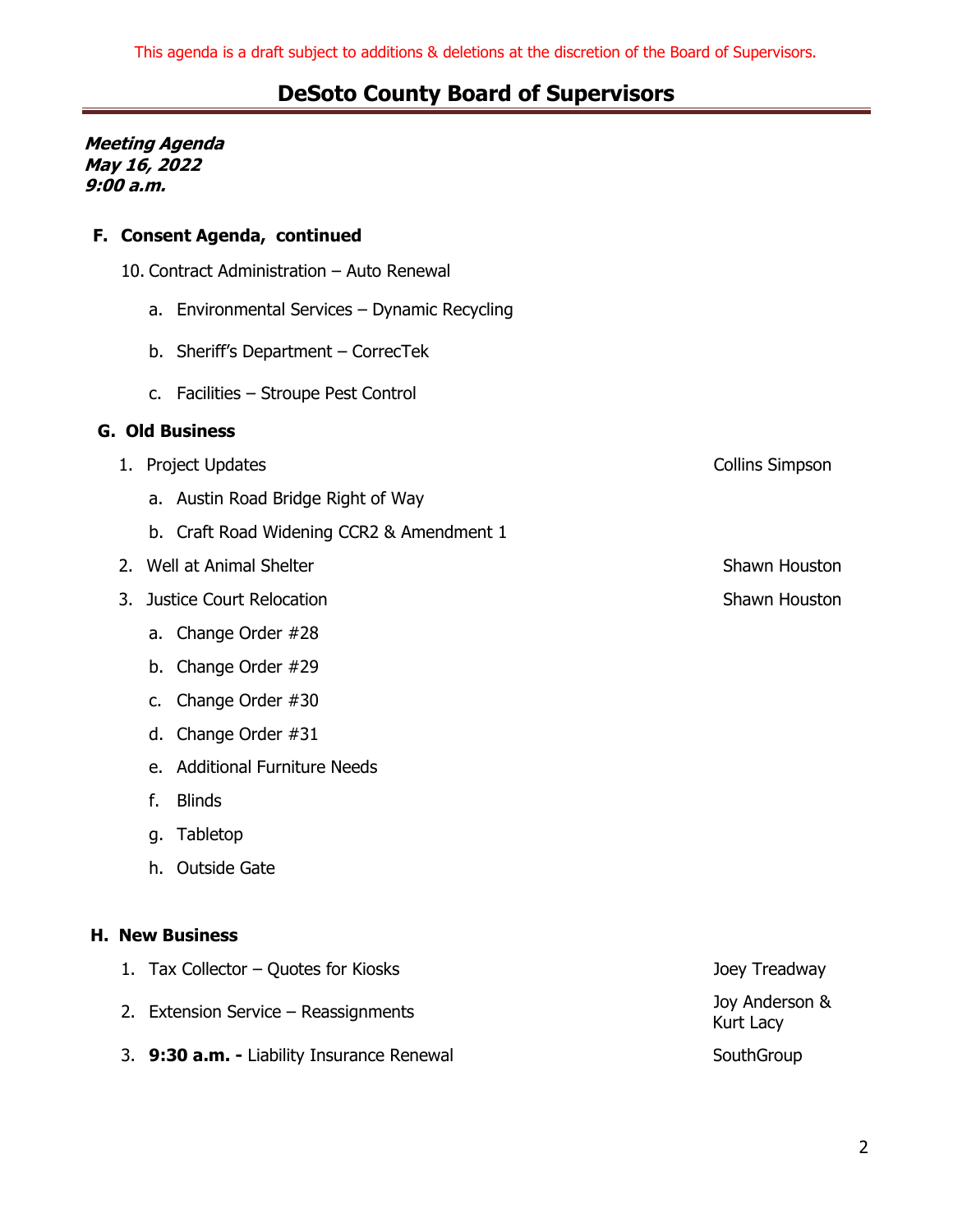**Meeting Agenda May 16, 2022 9:00 a.m.**

### **H. New Business, continued**

| 4. | 10:00 a.m. - Business Investment Incentives                                                                                       |                     | Jim Flanagan  |
|----|-----------------------------------------------------------------------------------------------------------------------------------|---------------------|---------------|
|    | a. American Aerogel Corporation<br>Free Port Warehouse<br>and                                                                     |                     |               |
|    | 10-Yr. Personal Property (New)<br>(Effective: 01/01/2022 through 12/31/2031)                                                      | \$1,293,950.00      |               |
|    | b. Southern Wire, LLC                                                                                                             | Free Port Warehouse |               |
|    | c. Tegra Medical (MS), LLC<br>9-Yr. Real Property (Expanded)<br>(Effective: 01/01/2022 through 12/31/2030)<br>and                 | \$<br>712,111.28    |               |
|    | 5-Yr. Personal Property (Expanded)<br>(Effective: 01/01/2022 through 12/31/2026)                                                  | \$<br>789,828.09    |               |
|    | d. Milwaukee Electric Tool Corporation                                                                                            |                     |               |
|    | 1) 366 Stateline Rd., E.,<br>Southaven, MS                                                                                        | Free Port Warehouse |               |
|    | 2) 11624 South Distribution Cove,<br>Olive Branch, MS<br>and                                                                      | Free Port Warehouse |               |
|    | 10-Yr. Real Property (New)<br>(Effective: 01/01/2022 through 12/31/2031)<br>and                                                   | \$36,028,246.00     |               |
|    | 5-Yr. Personal Property (New)<br>(Effective: 01/01/2022 through 12/31/2026)                                                       | \$22,596,255.00     |               |
|    | 3) 12386 Crossroad Drive,<br>Olive Branch, MS<br>and                                                                              | Free Port Warehouse |               |
|    | 10-Yr. Real Property (New)<br>(Effective: 01/01/2022 through 12/31/2031)                                                          | \$7,559,350.00      |               |
|    | 4) 12385 Crossroad Drive,<br>Olive Branch, MS<br>5-Yr. Personal Property (Expanded)<br>(Effective: 01/01/2022 through 12/31/2026) | \$8,363,051.00      |               |
|    | 5. Office of Finance & Accounting                                                                                                 |                     | Andrea Freeze |
|    |                                                                                                                                   |                     |               |

a. **10:30 a.m. -** Claims Docket – MS Code 19-13-31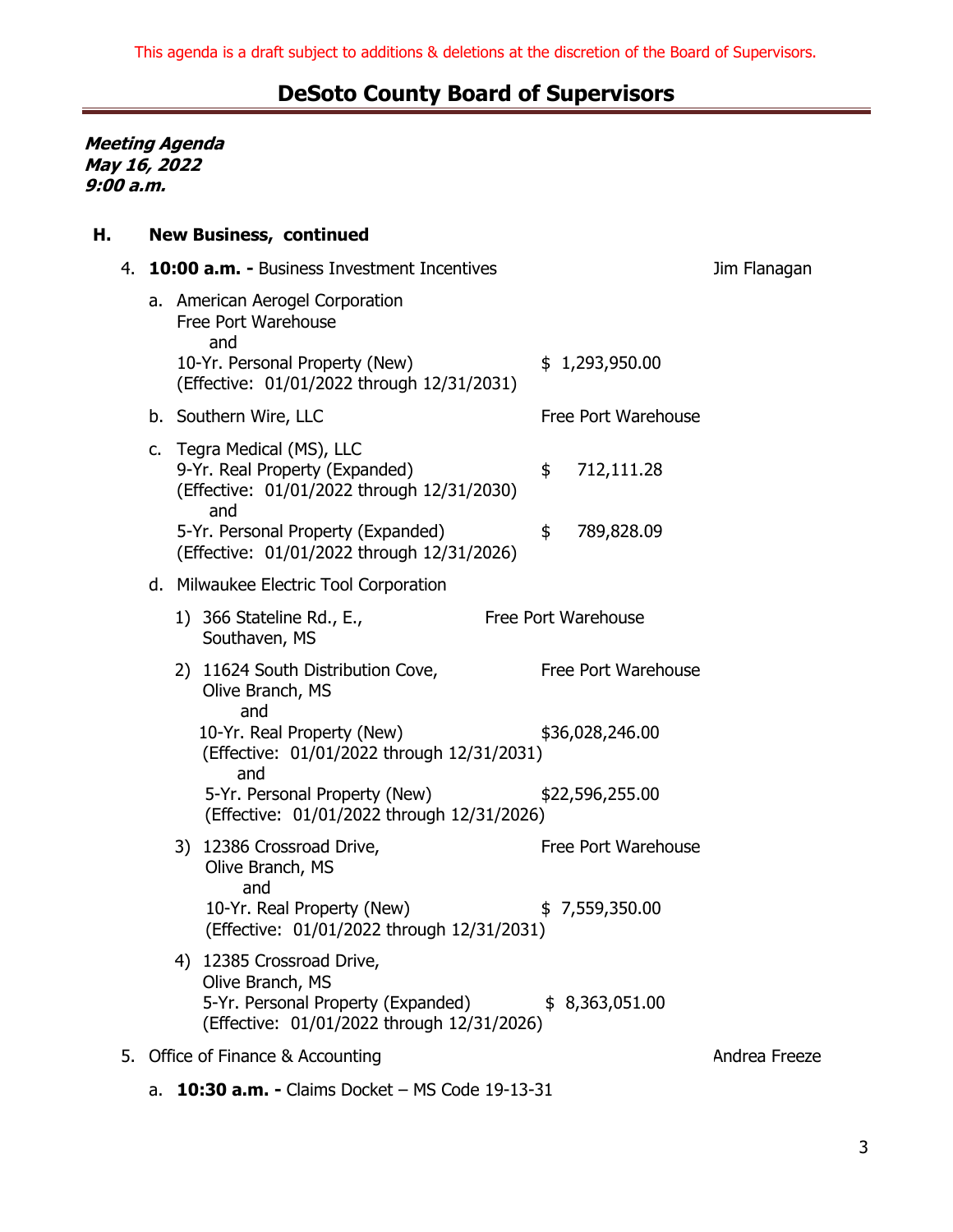#### **Meeting Agenda May 16, 2022 9:00 a.m.**

| Η. | <b>New Business, continued</b>                                                                        |                   |
|----|-------------------------------------------------------------------------------------------------------|-------------------|
|    | b. Preliminary Inventory Dispositions - IT                                                            |                   |
|    | Preliminary/Final Inventory Dispositions - EMS<br>c.                                                  |                   |
|    | d. Rail Car Tax Diversions                                                                            |                   |
| 6. | <b>Human Resources</b>                                                                                | Carla Crockett    |
|    | a. Court Appointment – Bailiff of the Jury                                                            |                   |
|    | Court Resignation - Public Defender<br>b.                                                             |                   |
|    | Job Description - Assistant County Engineer<br>c.                                                     |                   |
| 7. | Solid Waste                                                                                           | Ray Laughter      |
|    | a. Garbage Disposal Annual Adjustment                                                                 |                   |
|    | 8. Tate County Notice of Solid Waste Plan Update to Include a Waste Tire<br><b>Recycling Facility</b> | Vanessa Lynchard  |
| 9. | Office of Procurement -                                                                               | Angie Irving      |
|    | Finding of Fact $-IT$ - Next Step Innovation<br>а.                                                    | w/ John Mitchell  |
|    | Award of Flu Shot Quotes for 2022<br>b.                                                               | w/ Carla Crockett |
|    | Request to Award Bid for Term Bid of Regular Gasoline & Diesel<br>c.                                  | w/ Robert Jarman  |
|    | Purchase Over \$25,000 - Facilities - Rooftop A/C Unit for Library<br>d.                              | w/ Shawn Houston  |
|    | Bid Update – ICAC<br>е.                                                                               | Angie Irving      |
|    | 10. Road Department                                                                                   | Robert Jarman     |
|    | Denial from MS Highways of Request to Add Segment of Highway<br>a.<br>301 to State Highway System     |                   |
|    | b. Supplemental Agreement MDOT/Talbot Brothers - Holly Springs Rd.                                    |                   |
|    | Request Approval of Erosion Control Bond & RDA for Bright Wilson<br>c.<br>PUD - Signature Required    |                   |
|    | 11. Committee Reports                                                                                 |                   |
|    | a. Broadband Committee                                                                                |                   |
|    | b. Transportation Committee                                                                           |                   |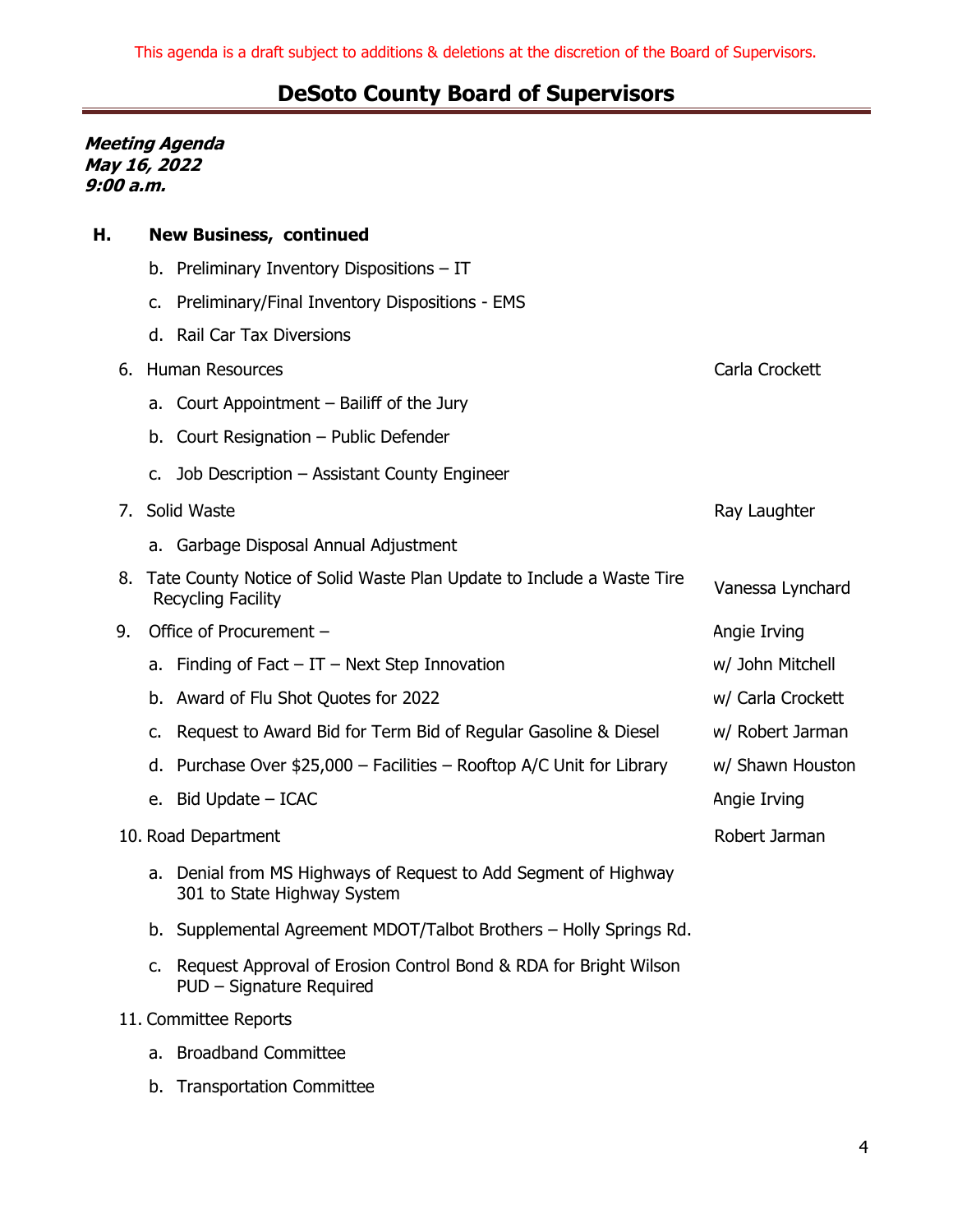**Meeting Agenda May 16, 2022 9:00 a.m.**

**H. New Business, continued**

| I. Planning                                                                                    | <b>Bennie Hopkins</b>               |
|------------------------------------------------------------------------------------------------|-------------------------------------|
| 16. Flood Study – Approval to Set Public Hearing on June 2 at 6:00 p.m.                        | Vanessa Lynchard                    |
| 15. Energy Project Update                                                                      | Vanessa Lynchard &<br>Shawn Houston |
| 14. $3:00$ p.m. -CVB – Expansion Update                                                        | Michael Hatcher                     |
| 13. District 1 - CVB Appointment                                                               | <b>Supervisor Medlin</b>            |
| 12. City of Hernando – Request Letter of Support for MDA Tourism Grant –<br>Signature Required | Vanessa Lynchard                    |
| h. Facilities Committee - Juvenile Detention                                                   |                                     |
| g. Region IV Meeting Update                                                                    | Vanessa Lynchard                    |
| f.<br>Redistricting – Request to Set Public Hearing                                            |                                     |
| e. Courthouse Renovation Committee                                                             |                                     |
| d. Agri Ed Committee                                                                           |                                     |
| c. Medical Cannabis Zoning Update                                                              |                                     |
|                                                                                                |                                     |

#### **1. 1:00 p.m. - Public Hearing - Rezoning**

- **a. Longbranch PUD (RZNE-000808-2022) –** Application is for rezoning of 72 acres from Agricultural-Residential to PUD, Located on the west side of Hwy 301 and north of Nail Rd, identified as parcel # 109730000 0002300 in Section 36, Township 1, Range 9 (District 3) **Applicant: ACH Developers/Civil-Link**
- **b. Patrick Miller Rezoning (RZNE-000809-2022) –** Application is for rezoning of 16.92 acres from Agricultural-Residential to Agriculture, Located on the south side of Nesbit Rd and west of Tulane Rd, identified as parcel # 208828000 0002112 in Section 28, Township 2, Range 8 (District 4) **Applicant: Patrick & Kellie Miller**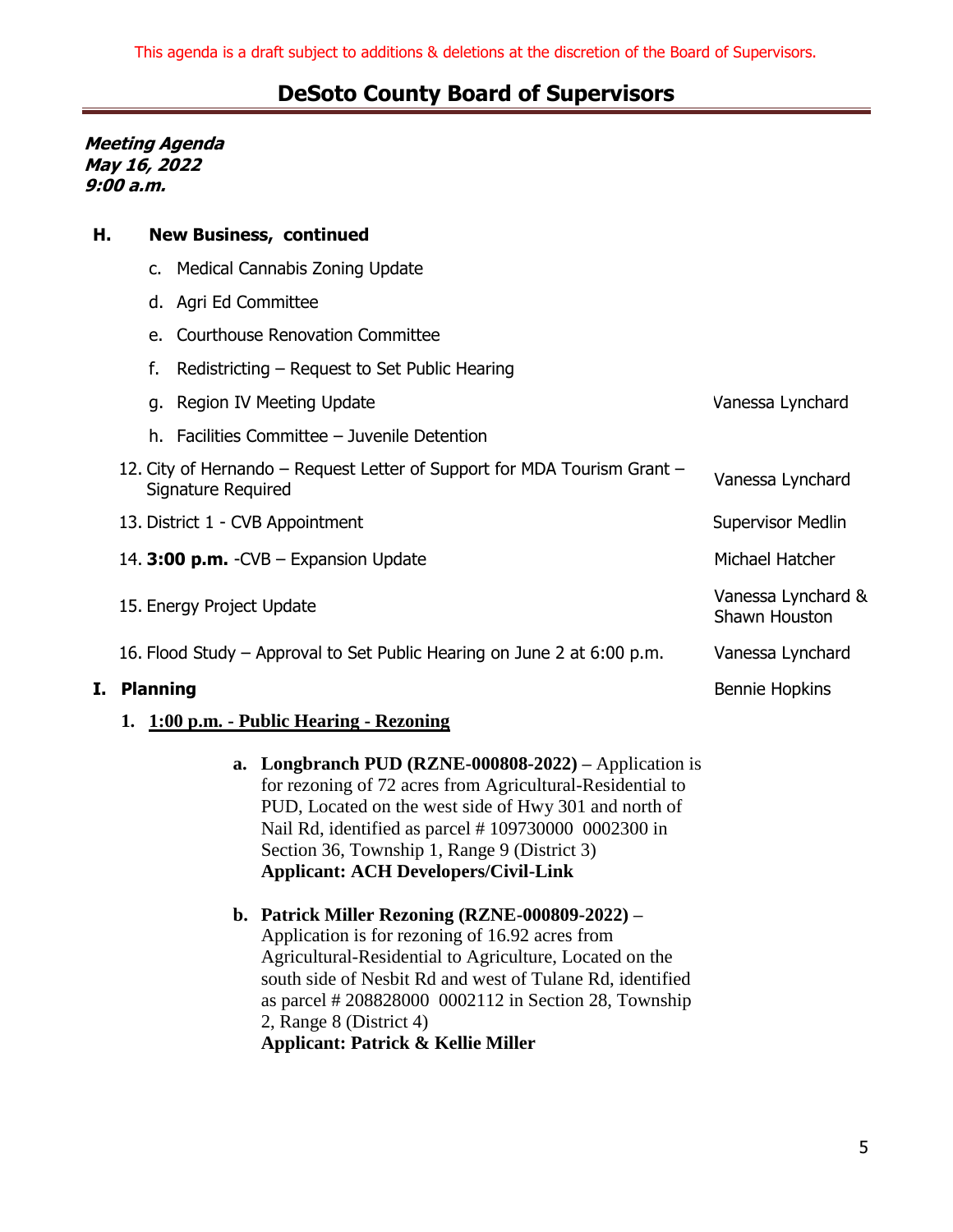**Meeting Agenda May 16, 2022 9:00 a.m.**

#### **I. Planning, continued**

#### **2. Minor Lot**

- **a. Barton-DeSoto 5 Lot Minor Lot (SUB-007717-2022)**  Approval of 5 lots on 30.00 acres. Identified as Parcel #105833000 0001701. Subject property is located on the west side of Barton-DeSoto Rd and south of Goodman Rd in Section 33, Township 1, Range 5 (District 1) **Applicant: Looxahoma, LLC**
- **b. Fulwood Minor Lot (SUB-007718-2022)** Application is for approval of 2 lots on 11.4 acres. Identified as Parcel(s) # 305417000 0000200. Subject property is located on the south side of Strickland Road and east of Red Banks Road in Section 17, Township 3, Range 5 and is zoned A (District 1) **Applicant: Randel Fulwood**

#### **3. Consent Minor Lot**

- **a. Wallis Minor Lot (SUB-007719-2022)** Application is for approval of 5 lots on 20.76 acres. Identified as  $Parcel(s)$  # 209725000 0001700. Subject property is located on the south side of Hwy 301 and west of Mabry Rd in Section 25, Township 2, Range 9 and is zoned A (District 4) **Applicant: Matthew Wallis**
- **b. Freeman-Williams Minor Lot (SUB-007720-2022)** Application is for approval of 1 lot on 2.06 acres. Identified as Parcel(s) # 305305000 0002000. Subject property is located on the south side of Louise Road and south of Byhalia Rd in Section 5, Township 3, Range 5 and is zoned A (District 1) **Applicant: Jody Freeman/Keith Williams**
- **c. Jeffords Minor Lot (SUB-007721-2022)** Application is for approval of 1 lot on 7.74 acres. Identified as  $Parcel(s)$  # 305305000 0002000 and 305305000 0000303. Subject property is located on the south side of Byhalia Road and